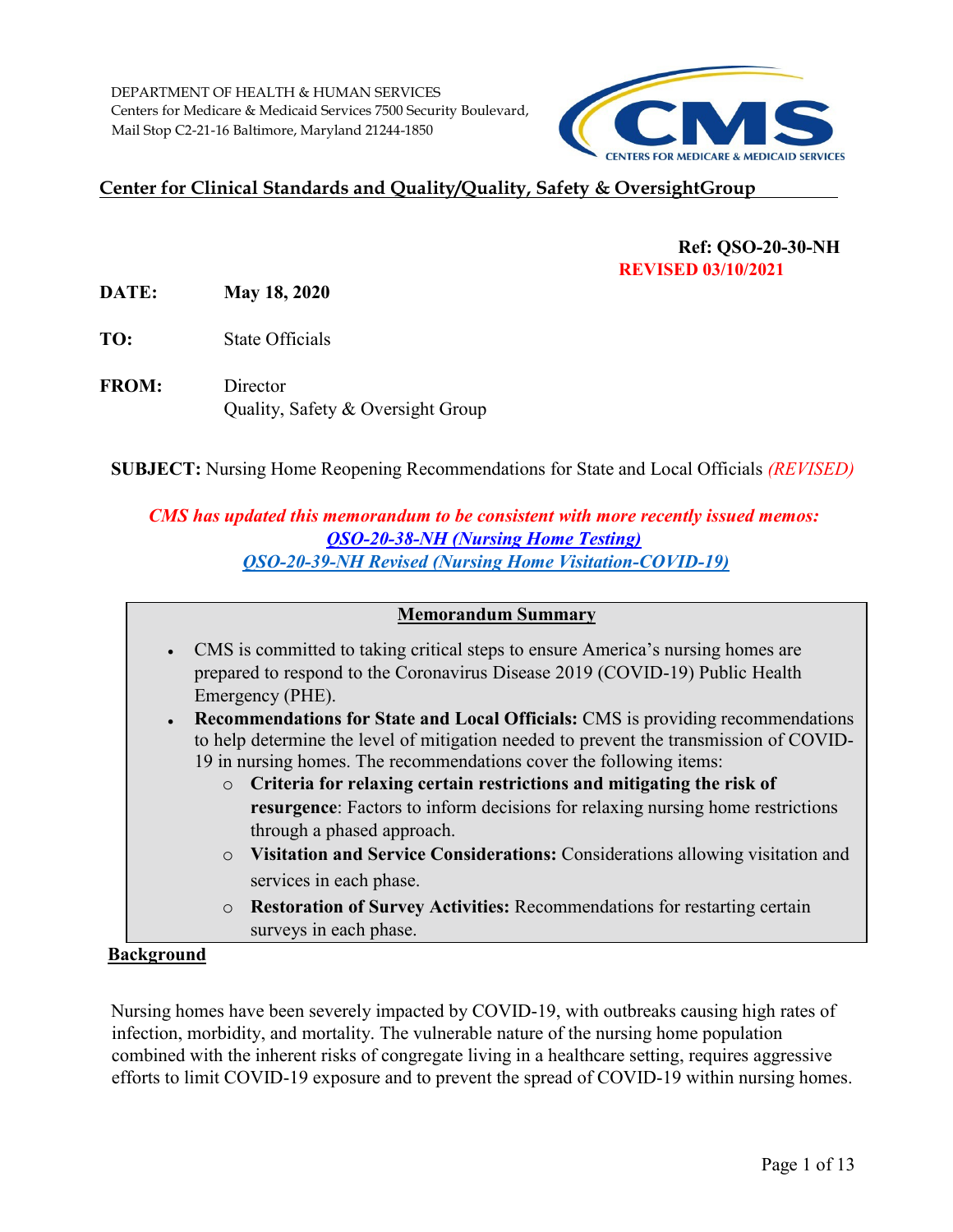## **Recommendations for States**

<u>.</u>

 We encourage State leaders to collaborate with the state survey agency, and State and local health state. Examples of how a State may choose to implement these recommendations include: This memorandum provides recommendations for State and local officials to help them determine the level of mitigation needed for their communities' Medicare/Medicaid certified long term care facilities (hereinafter, 'nursing homes") to prevent the transmission of COVID-19. departments to decide how these and other criteria or actions should be implemented in their

- all facilities have met entrance criteria for a given phase). • A State requiring all facilities to go through each phase at the same time (i.e., waiting until
- A State allowing facilities in a certain region (e.g., counties) within a state to enter each phase at the same time.
- nursing home's status for meeting the criteria for entering a phase. • A State permitting individual nursing homes to move through the phases based on each

 local leaders should regularly monitor the factors for reopening and adjust their plans accordingly. Factors that should inform decisions about relaxing restrictions in nursing homes include: Given the critical importance in limiting COVID-19 exposure in nursing homes, decisions on relaxing restrictions should be made with careful review of a number of facility-level, community, and State factors/orders, and in collaboration with State and/or local health officials and nursing homes. Because the pandemic is affecting communities in different ways, State and

- **Case status in community:** State-based criteria to determine the level of community transmission and guides progression from one phase to another. For example, a decline in the number of new cases, hospitalizations, or deaths (with exceptions for temporary outliers).
- **Case status in the nursing home(s)**: Absence of any new nursing home onset<sup>[1](#page-1-0)</sup> of COVID-19 cases (resident or staff), such as a resident acquiring COVID-19 in the nursing home.
- • **Adequate staffing**: No staffing shortages and the facility is not under a contingency staffing plan.
- *CMS memorandum [QSO-20-38-NH.](https://www.cms.gov/files/document/qso-20-38-nh.pdf)* At minimum, the plan should consider the following components: • **Access to adequate testing**: The facility should have a testing plan in place based on contingencies informed by the Centers for Disease Control and Prevention (CDC*). See also* 
	- o The capacity for **all** nursing home **residents** *and staff (including individuals providing services under arrangement and volunteers)* to receive a single baseline COVID-19 test *prior to relaxing restrictions*; o *The capacity to test any resident or staff who has signs or symptoms of COVID-19;* o *The* capacity for all *staff and*

<span id="page-1-0"></span> $<sup>1</sup>$  A "new, nursing home onset" refers to COVID-19 cases that originated in the nursing home, and not cases where</sup> Transmission-Based Precautions to prevent the transmission of COVID-19 to other residents, that facility may still without a prior hospitalization within the last 14 days, this facility should go back to the highest level of mitigation, the nursing home admitted individuals from a hospital with a known COVID-19 positive status, or unknown COVID-19 status but became COVID-19 positive within 14 days after admission. In other words, if the number of COVID-19 cases increases because a facility is admitting residents from the hospital AND they are practicing effective advance through the phases of reopening. However, if a resident contracts COVID-19 within the nursing home and start the phases over.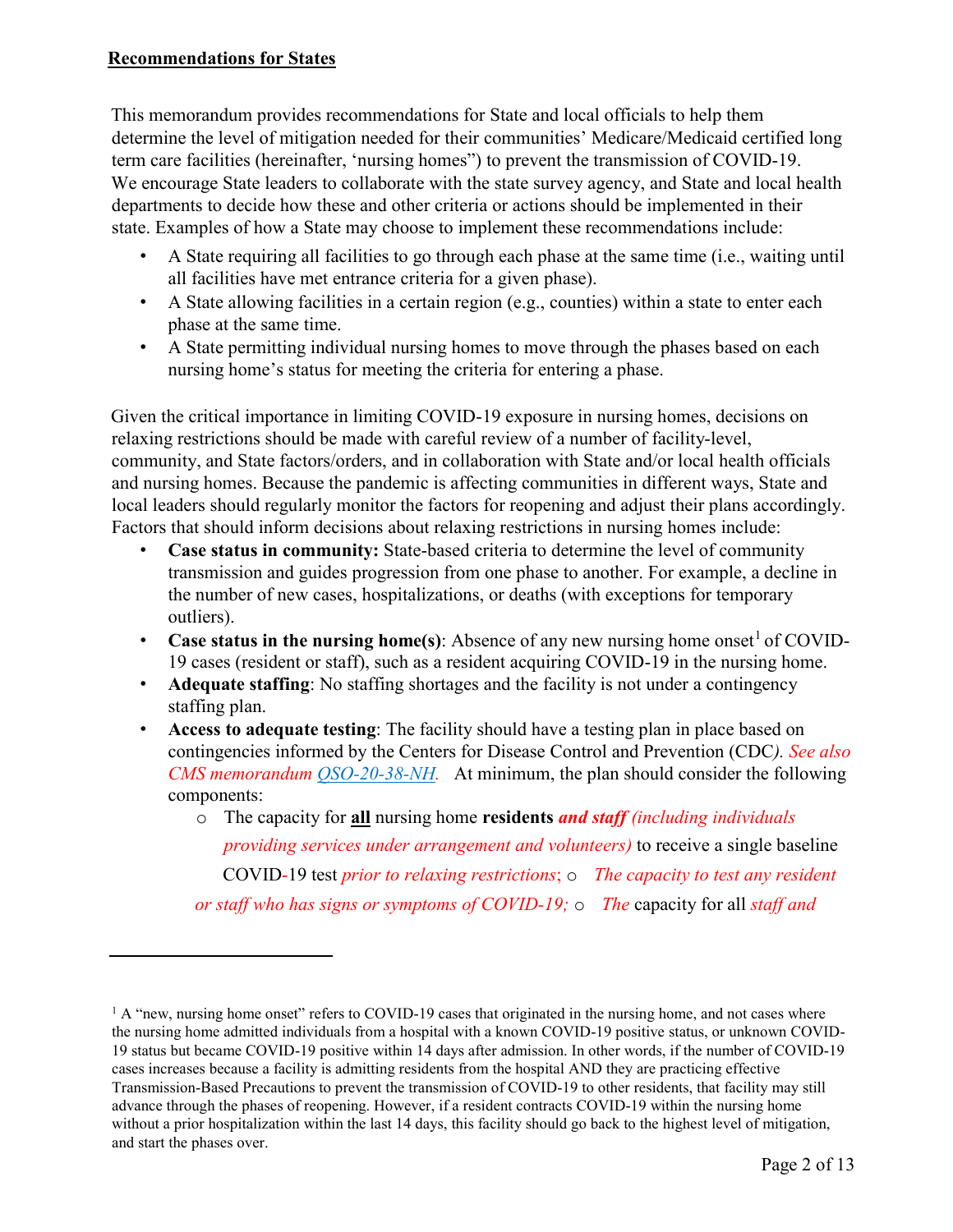residents to be tested upon identification of *a single new case of COVID-19 infection in any staff or residents*. Capacity for continuance of re-testing until *testing identifies no new cases of COVID-19 infection among staff or residents for a period of at least 14 days since the most recent positive result;* 

- o *The capacity for routine staff testing based on the facility's county-positivity rate;*
- o Written screening protocols for all staff (each shift), each resident (daily), and all persons entering the facility, such as vendors, volunteers, and visitors;
- someone with an active SARS-CoV-2 infection; *and*  o *The ability to perform diagnostic testing or an* arrangement with laboratories to process *diagnostic* tests *for the SARS-CoV-2 virus*, with results obtained rapidly (e.g., within 48 hours). Antibody test results should not be used to diagnose
- o A procedure for addressing residents or staff that decline or are unable to be tested (e.g., symptomatic resident refusing testing in a facility with positive COVID-19 cases should be treated as positive).
- • **Universal source control**: Residents and visitors wear a cloth face covering or facemask. distancing and perform hand washing or sanitizing upon entry to the facility. If a visitor is unable or unwilling to maintain these precautions (such as young children), consider restricting their ability to enter the facility. All visitors should maintain social
- capacity strategy is allowable, such as **CDC**'s guidance at Strategies to Optimize the cloth face covering if facemask is not indicated, such as administrative staff. • **Access to adequate Personal Protective Equipment (PPE) for staff:** Contingency [Supply of PPE and Equipment \(f](https://www.cdc.gov/coronavirus/2019-ncov/hcp/ppe-strategy/index.html)acilities' crisis capacity PPE strategy would not constitute adequate access to PPE). All staff wear all appropriate PPE when indicated. Staff wear
- **Local hospital capacity:** Ability for the local hospital to accept transfers from nursing homes.

**Contact:** For questions or concerns regarding this memo, please contact DNH\_TriageTeam@cms.hhs.gov.

**Effective Date:** Immediately. This policy should be communicated with all survey and certification staff, their managers and the State/Branch training coordinators immediately.

/s/

## David R. Wright

Attachments:

Recommended Nursing Home Phased Re-opening for States cc:

Survey & Operations Group (SOG) Management Survey & Operations Group (SOG) Management<br>
Page 3 of 13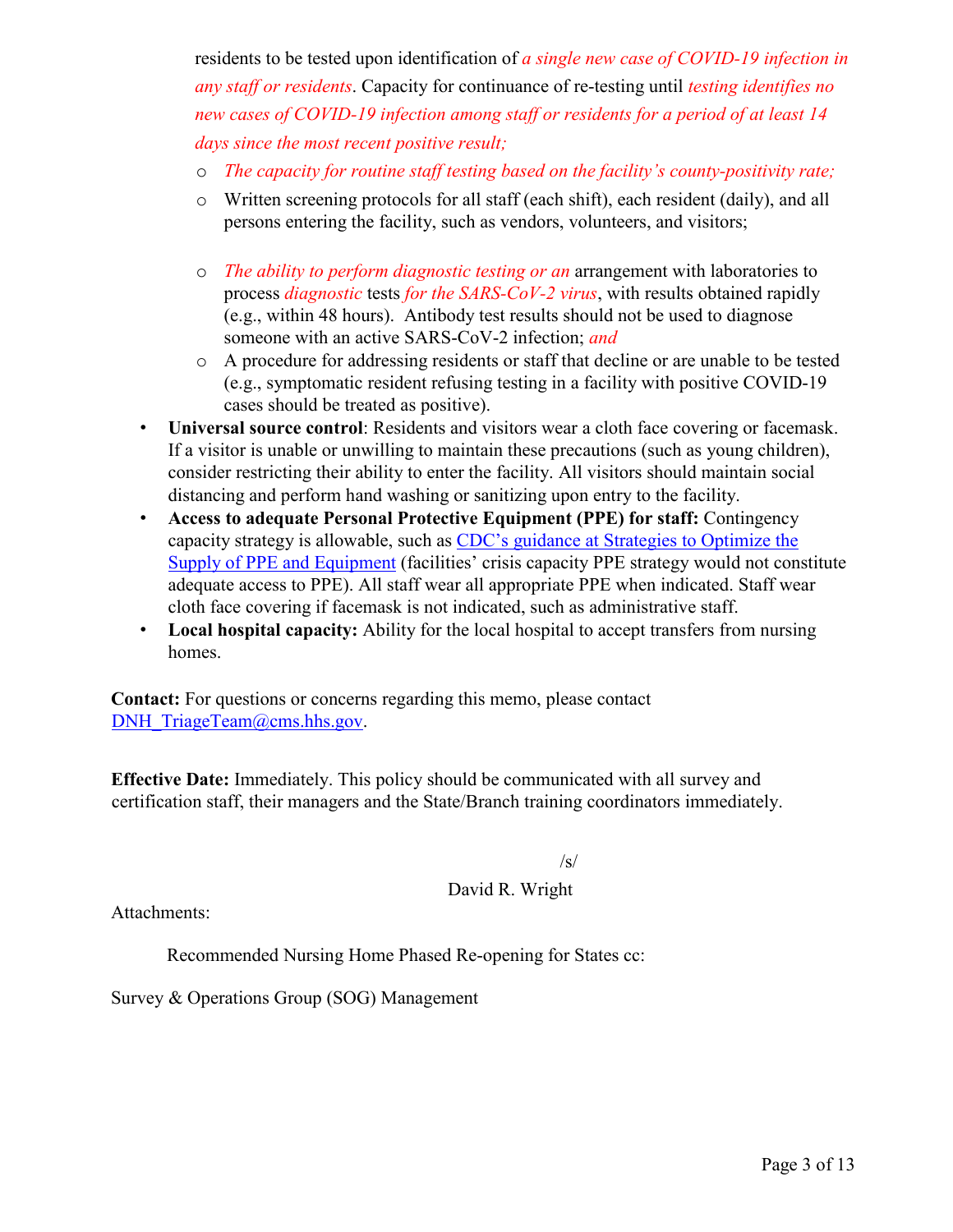## **Attachment 1 – Recommended Nursing Home Phased Reopening for States**

The reopening phases below cross-walk to the phases of the plan for [Opening Up America Again,](https://www.whitehouse.gov/openingamerica/) and includes efforts to maintain rigorous infection prevention and control, as well as resident social engagements and quality of life. Note: The Opening Up America Guidance for communities includes visitation guidance for "senior care facilities." The term "senior care facilities" refers to a broader set of facilities that may be utilized by seniors, and is not specific to Medicare/Medicare certified long term care facilities (i.e., nursing homes), whereas, this guidance is specific to nursing homes.

 reopening nursing homes than is recommended in the broader Administration's Opening Up America Again framework. For example: Due to the elevated risk COVID-19 poses to nursing home residents, we recommend additional criteria for advancing through phases of

- received a base-line test, and the appropriate actions are taken based on the results; • Nursing homes should not advance through any phases of reopening or relax any restrictions until all residents and staff have
- States should survey those nursing homes that experienced a significant COVID-19 outbreak prior to reopening to ensure the facility is adequately preventing transmission of COVID=19; and
- Again (in other words, a nursing home's reopening should lag behind the general community's reopening by 14 days). • Nursing homes should remain in the current state of highest mitigation while the community is in Phase 1 of Opening Up America

For additional criteria, please see the Appendix.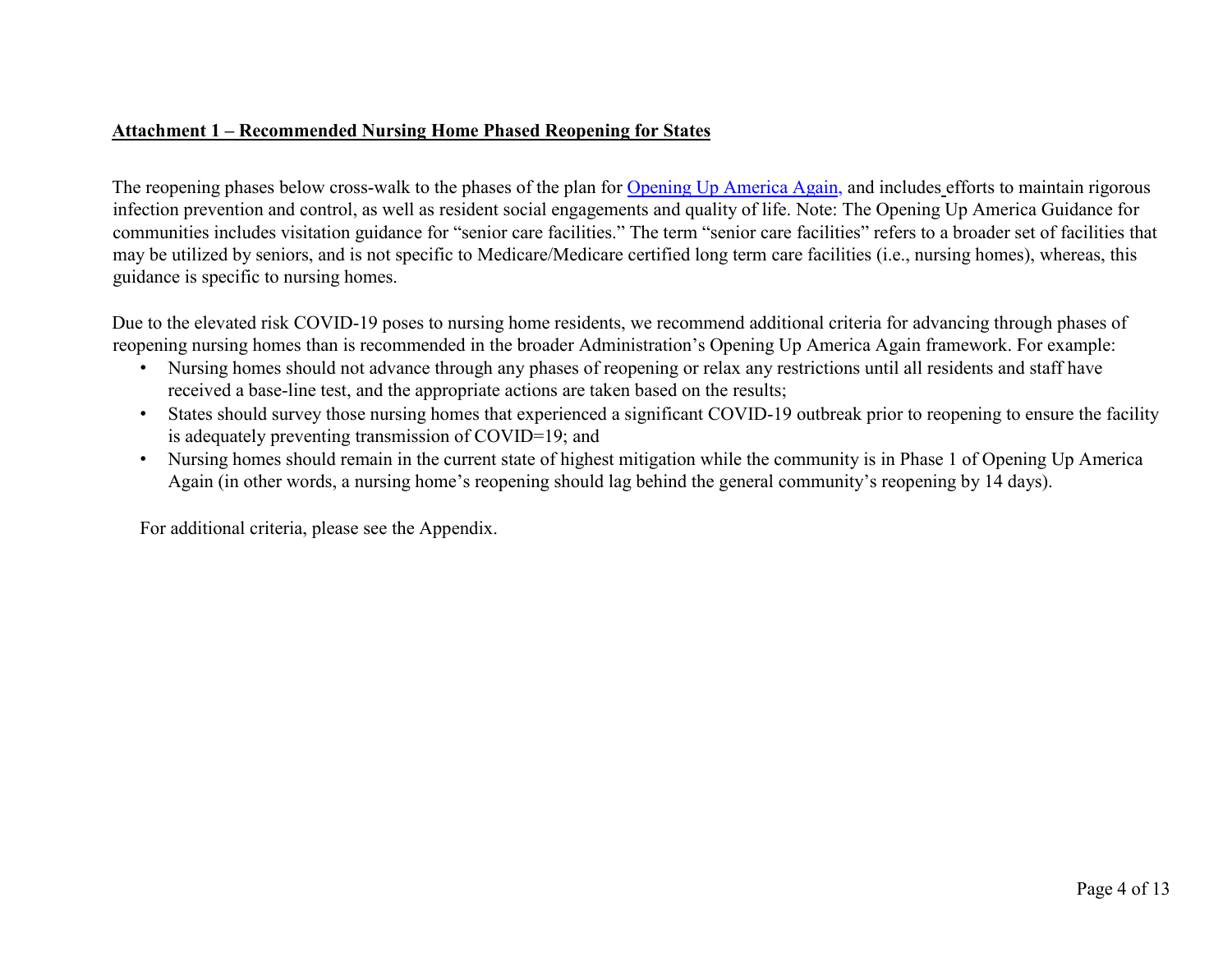| <b>Status</b>                                                                                   | <b>Criteria for Implementation</b>                                                                                                                                        | <b>Visitation and Service Considerations</b>                                                                                                                                                                                                                                                                                                                                                                                                                                    | Surveys that will be<br>performed at each phase                                                                                                                                                                                                                                                                                                                                                                                                             |
|-------------------------------------------------------------------------------------------------|---------------------------------------------------------------------------------------------------------------------------------------------------------------------------|---------------------------------------------------------------------------------------------------------------------------------------------------------------------------------------------------------------------------------------------------------------------------------------------------------------------------------------------------------------------------------------------------------------------------------------------------------------------------------|-------------------------------------------------------------------------------------------------------------------------------------------------------------------------------------------------------------------------------------------------------------------------------------------------------------------------------------------------------------------------------------------------------------------------------------------------------------|
| Current state:<br>Significant<br>Mitigation<br>and<br>Phase 1 of<br>Opening Up<br>America Again | Most facilities are in a posture<br>$\bullet$<br>that can be described as their<br>highest level of vigilance,<br>regardless of transmission<br>within their communities. | For visitation, refer to CMS memorandum<br>OSO-20-39-NH Revised, Nursing Home Visitation-<br>$COVID-19$ .<br>Restricted entry of non-essential healthcare personnel.<br>Communal dining limited (for COVID-19 negative or<br>asymptomatic residents only), but residents may eat in<br>the same room with social distancing (limited number<br>of people at tables and spaced by at least 6 feet). Non-<br>medically necessary trips outside the building should<br>be avoided. | Investigation of complaints<br>alleging there is an immediate<br>serious threat to the resident's<br>health and safety (known as<br>Immediate Jeopardy)<br>Revisit surveys to confirm the<br>facility has removed any<br>Immediate Jeopardy findings<br>Focused infection control surveys<br>Initial survey to certify that the<br>provider has met the required<br>conditions to participate in the<br>Medicare Program (initial<br>certification surveys) |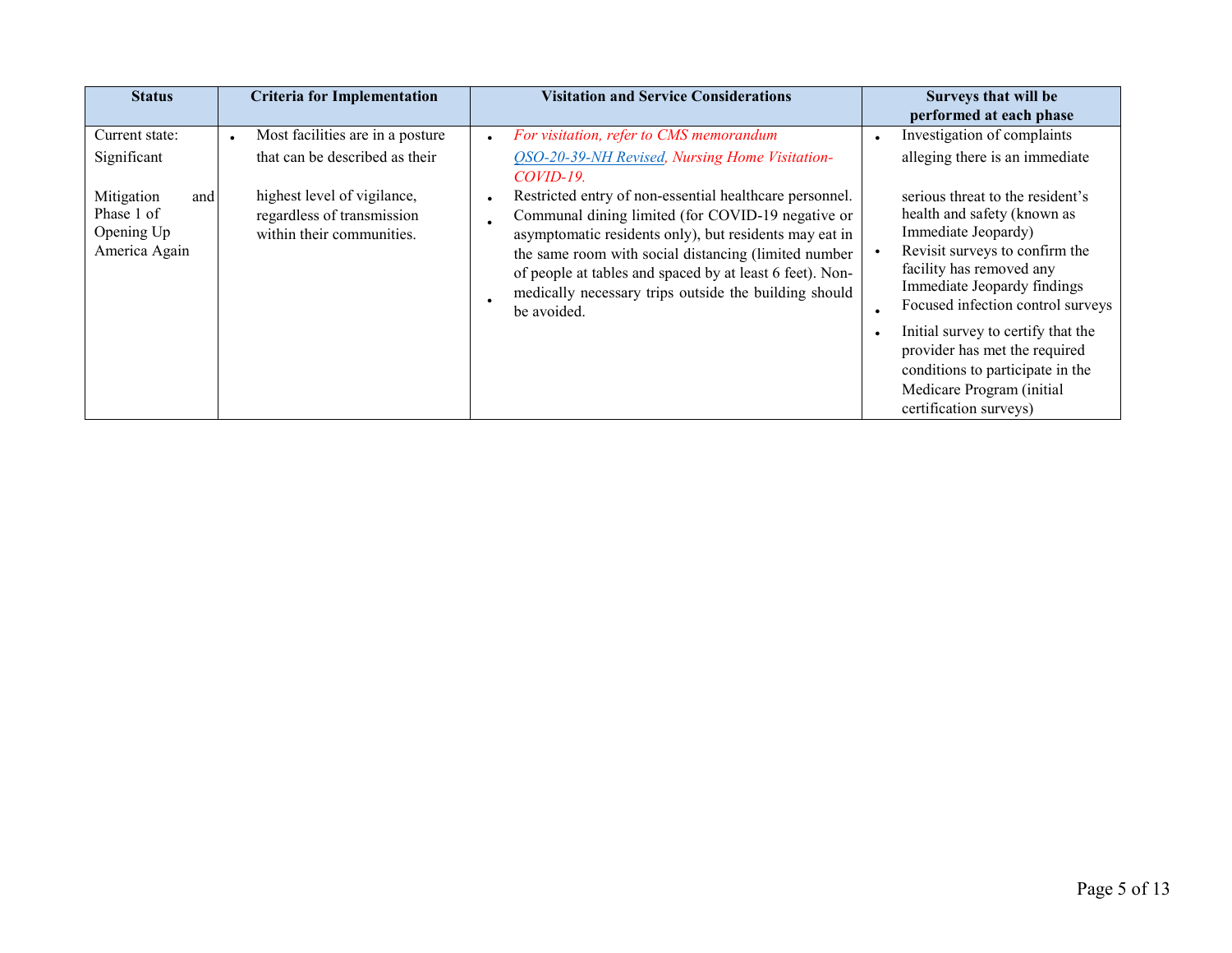| <b>Status</b> | <b>Criteria for Implementation</b> | <b>Visitation and Service Considerations</b>                                                                                                                                                                                                                                                                                                                                                               | Surveys that will be                                                                 |
|---------------|------------------------------------|------------------------------------------------------------------------------------------------------------------------------------------------------------------------------------------------------------------------------------------------------------------------------------------------------------------------------------------------------------------------------------------------------------|--------------------------------------------------------------------------------------|
|               |                                    |                                                                                                                                                                                                                                                                                                                                                                                                            | performed at each phase                                                              |
|               |                                    | - For information on group activities, refer to CMS<br>$\bullet$<br>memorandum QSO-20-39-NH Revised, Nursing<br>Home Visitation-COVID-19.<br>For medically necessary trips away from of the<br>facility:<br>The resident must wear a cloth face covering or<br>$\circ$<br>facemask; and<br>The facility must share the resident's COVID-19<br>$\circ$<br>status with the transportation service and entity | Any State-based priorities (e.g.,<br>localized "hot spots," "strike"<br>teams, etc.) |
|               |                                    | with whom the resident has the appointment.<br>100% screening of all persons entering the<br>facility and all staff at the beginning of each<br>shift:                                                                                                                                                                                                                                                     |                                                                                      |
|               |                                    | Temperature checks<br>$\circ$                                                                                                                                                                                                                                                                                                                                                                              |                                                                                      |
|               |                                    | Ensure all outside persons entering building<br>$\circ$                                                                                                                                                                                                                                                                                                                                                    |                                                                                      |
|               |                                    | have cloth face covering or facemask.                                                                                                                                                                                                                                                                                                                                                                      |                                                                                      |
|               |                                    | Questionnaire about symptoms and potential<br>$\circ$                                                                                                                                                                                                                                                                                                                                                      |                                                                                      |
|               |                                    | exposure                                                                                                                                                                                                                                                                                                                                                                                                   |                                                                                      |
|               |                                    | Observation of any signs or symptoms 100%<br>$\circ$                                                                                                                                                                                                                                                                                                                                                       |                                                                                      |
|               |                                    | screening for all residents:                                                                                                                                                                                                                                                                                                                                                                               |                                                                                      |
|               |                                    | Temperature checks<br>$\circ$                                                                                                                                                                                                                                                                                                                                                                              |                                                                                      |
|               |                                    | Questions about and observation for other signs<br>$\circ$<br>$\bullet$<br>or symptoms of COVID-19 (at least daily)<br>Universal source control for everyone in the<br>facility. Residents and visitors entering for<br>compassionate care wear cloth face covering or<br>facemask.                                                                                                                        |                                                                                      |
|               |                                    | All staff wear appropriate PPE when they are<br>٠                                                                                                                                                                                                                                                                                                                                                          |                                                                                      |
|               |                                    | interacting with residents, to the extent PPE is<br>available and consistent with CDC guidance on<br>$\bullet$<br>optimization of PPE. Staff wear cloth face covering                                                                                                                                                                                                                                      |                                                                                      |
|               |                                    | if facemask is not indicated.<br>Any resident or staff who have signs or symptoms of<br>COVID-19 is tested.                                                                                                                                                                                                                                                                                                |                                                                                      |
|               |                                    | All staff and residents are tested upon identification<br>of a single new case of COVID-19 infection in any<br>staff or residents. Re-testing continues until testing<br>identifies no new cases of COVID-19 infection                                                                                                                                                                                     |                                                                                      |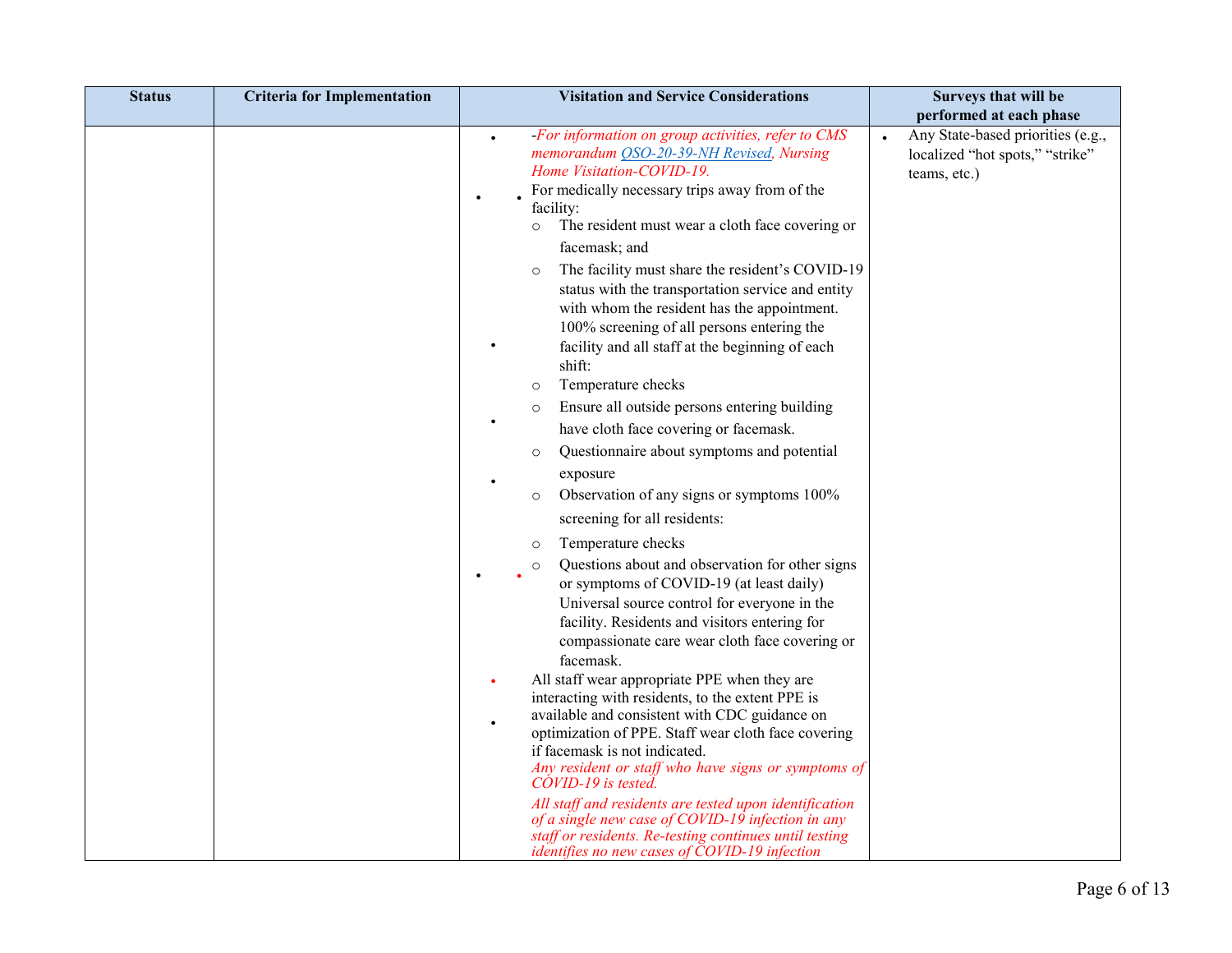|  | among staff or residents for a period of at least 14<br>days since the most recent positive result. |  |
|--|-----------------------------------------------------------------------------------------------------|--|
|  |                                                                                                     |  |
|  | All staff are tested based on the facility's                                                        |  |
|  | countypositivity rate.                                                                              |  |
|  |                                                                                                     |  |
|  | Dedicated space in facility for cohorting and                                                       |  |
|  | managing care for residents with COVID-19; plan to                                                  |  |
|  | manage new/readmissions with an unknown                                                             |  |
|  |                                                                                                     |  |
|  | COVID-19 status and residents who develop                                                           |  |
|  | symptoms.                                                                                           |  |
|  |                                                                                                     |  |
|  |                                                                                                     |  |
|  |                                                                                                     |  |
|  |                                                                                                     |  |
|  |                                                                                                     |  |
|  |                                                                                                     |  |
|  |                                                                                                     |  |
|  |                                                                                                     |  |
|  |                                                                                                     |  |
|  |                                                                                                     |  |
|  |                                                                                                     |  |
|  |                                                                                                     |  |
|  |                                                                                                     |  |
|  |                                                                                                     |  |
|  |                                                                                                     |  |
|  |                                                                                                     |  |
|  |                                                                                                     |  |
|  |                                                                                                     |  |
|  |                                                                                                     |  |
|  |                                                                                                     |  |
|  |                                                                                                     |  |
|  |                                                                                                     |  |
|  |                                                                                                     |  |
|  |                                                                                                     |  |
|  |                                                                                                     |  |
|  |                                                                                                     |  |
|  |                                                                                                     |  |
|  |                                                                                                     |  |
|  |                                                                                                     |  |
|  |                                                                                                     |  |
|  |                                                                                                     |  |
|  |                                                                                                     |  |
|  |                                                                                                     |  |
|  |                                                                                                     |  |
|  |                                                                                                     |  |
|  |                                                                                                     |  |
|  |                                                                                                     |  |
|  |                                                                                                     |  |
|  |                                                                                                     |  |
|  |                                                                                                     |  |
|  |                                                                                                     |  |
|  |                                                                                                     |  |
|  |                                                                                                     |  |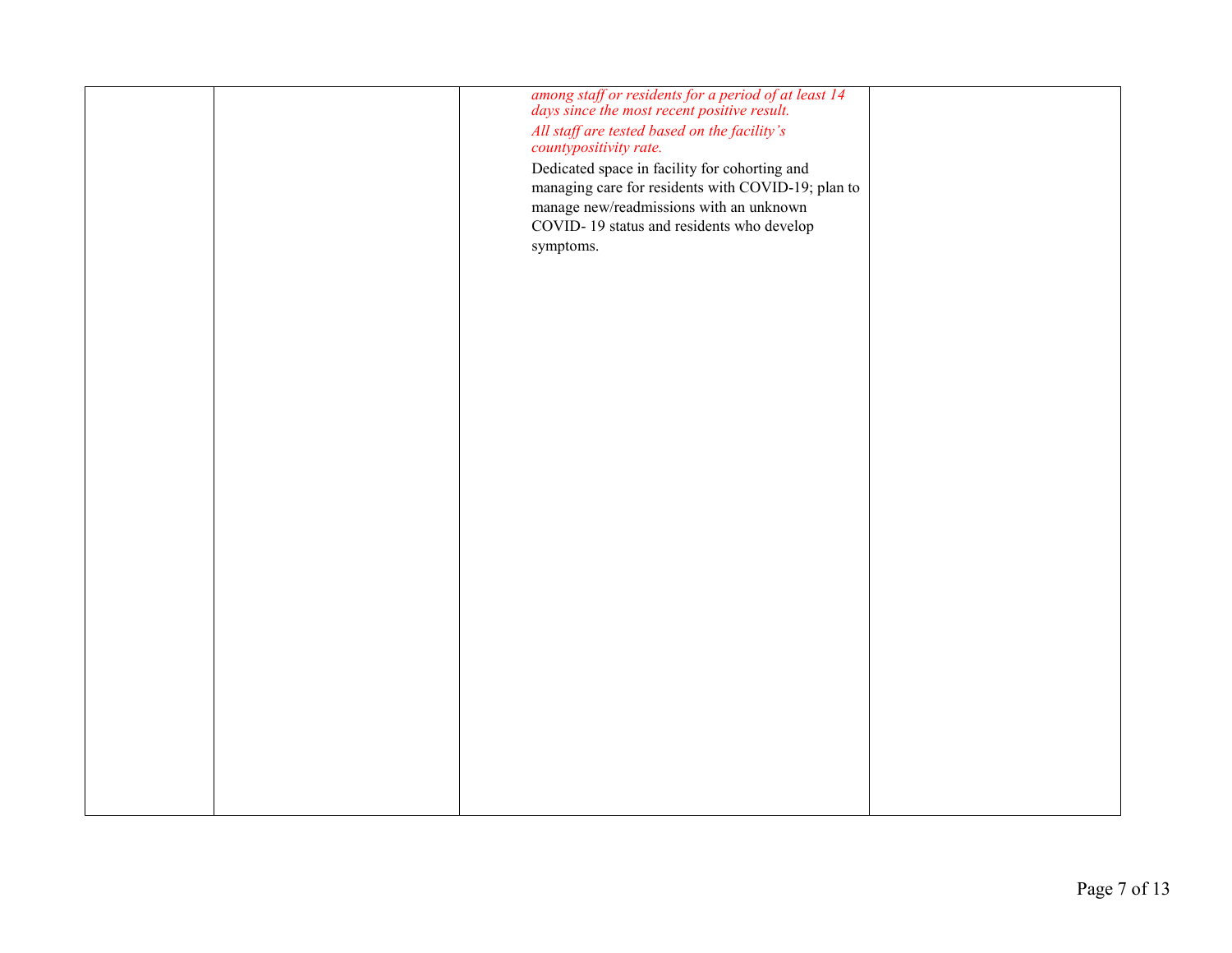| <b>Status</b>  | <b>Criteria for Implementation</b>                                                                                                                                                                                                                                                                                                                                                                                                                                                                                                     | <b>Visitation and Service Considerations</b>                                                                                                                                                                                                                                                                                                                                                                                                                                                                                                                                                                                                                                                                                                                                                                                                                                                                                                                                                                                                                                                                                                                                                                                                                                                                                                                                                                                                                                                                                              | Surveys that will be                                                                                                                                                                                                                                                                                                                      |
|----------------|----------------------------------------------------------------------------------------------------------------------------------------------------------------------------------------------------------------------------------------------------------------------------------------------------------------------------------------------------------------------------------------------------------------------------------------------------------------------------------------------------------------------------------------|-------------------------------------------------------------------------------------------------------------------------------------------------------------------------------------------------------------------------------------------------------------------------------------------------------------------------------------------------------------------------------------------------------------------------------------------------------------------------------------------------------------------------------------------------------------------------------------------------------------------------------------------------------------------------------------------------------------------------------------------------------------------------------------------------------------------------------------------------------------------------------------------------------------------------------------------------------------------------------------------------------------------------------------------------------------------------------------------------------------------------------------------------------------------------------------------------------------------------------------------------------------------------------------------------------------------------------------------------------------------------------------------------------------------------------------------------------------------------------------------------------------------------------------------|-------------------------------------------------------------------------------------------------------------------------------------------------------------------------------------------------------------------------------------------------------------------------------------------------------------------------------------------|
|                |                                                                                                                                                                                                                                                                                                                                                                                                                                                                                                                                        |                                                                                                                                                                                                                                                                                                                                                                                                                                                                                                                                                                                                                                                                                                                                                                                                                                                                                                                                                                                                                                                                                                                                                                                                                                                                                                                                                                                                                                                                                                                                           | performed at each phase                                                                                                                                                                                                                                                                                                                   |
| Phase 2 of     | Case status in community has<br>$\bullet$                                                                                                                                                                                                                                                                                                                                                                                                                                                                                              | For visitation, refer to CMS memorandum                                                                                                                                                                                                                                                                                                                                                                                                                                                                                                                                                                                                                                                                                                                                                                                                                                                                                                                                                                                                                                                                                                                                                                                                                                                                                                                                                                                                                                                                                                   | Investigation of complaints                                                                                                                                                                                                                                                                                                               |
| Reopening      | met the criteria for entry into                                                                                                                                                                                                                                                                                                                                                                                                                                                                                                        | OSO-20-39-NH Revised, Nursing Home Visitation-<br>COVID-                                                                                                                                                                                                                                                                                                                                                                                                                                                                                                                                                                                                                                                                                                                                                                                                                                                                                                                                                                                                                                                                                                                                                                                                                                                                                                                                                                                                                                                                                  | alleging either Immediate                                                                                                                                                                                                                                                                                                                 |
| nursing homes  | phase 2 (no rebound in cases                                                                                                                                                                                                                                                                                                                                                                                                                                                                                                           | 19. Allow entry of limited numbers of non-essential                                                                                                                                                                                                                                                                                                                                                                                                                                                                                                                                                                                                                                                                                                                                                                                                                                                                                                                                                                                                                                                                                                                                                                                                                                                                                                                                                                                                                                                                                       | Jeopardy or actual harm to                                                                                                                                                                                                                                                                                                                |
| and Opening Up | after 14 days in phase 1).                                                                                                                                                                                                                                                                                                                                                                                                                                                                                                             | healthcare personnel/contractors as determined                                                                                                                                                                                                                                                                                                                                                                                                                                                                                                                                                                                                                                                                                                                                                                                                                                                                                                                                                                                                                                                                                                                                                                                                                                                                                                                                                                                                                                                                                            | residents                                                                                                                                                                                                                                                                                                                                 |
| America Again  | There have been no new,<br>nursing home onset COVID<br>cases in the nursing home for 14<br>days.<br>The nursing home is not<br>$\bullet$<br>experiencing staff shortages.<br>The nursing home has adequate<br>$\bullet$<br>supplies of personal protective<br>equipment and essential<br>cleaning and disinfection<br>supplies to care for residents.<br>The nursing home has adequate<br>access to testing for COVID-19.<br>$\bullet$<br>Referral hospital(s) have bed<br>capacity on wards and intensive<br>$\bullet$<br>care units. | necessary by the facility, with screening and<br>additional precautions including social distancing,<br>hand hygiene, and cloth face covering or facemask.<br>Communal dining limited (for COVID-19 negative or<br>asymptomatic residents only), but residents may eat in<br>the same room with social distancing (limited number<br>of people at tables and spaced by at least 6 feet).<br>For information on group activities, refer to CMS<br>memorandum OSO-20-39-NH Revised, Nursing Home<br>Visitation-COVID-19.<br>For medically necessary trips outside of the facility:<br>The resident must wear a cloth face covering or<br>$\circ$<br>facemask; and<br>$\bullet$<br>The facility must share the resident's COVID-19<br>$\circ$<br>status with the transportation service and entity<br>with whom the resident has the appointment.<br>100% screening of all persons entering the facility<br>and all staff at the beginning of each shift:<br>Temperature checks<br>$\circ$<br>Ensure all outside persons entering building have<br>$\circ$<br>cloth face covering or facemask.<br>Questionnaire about symptoms and potential<br>$\circ$<br>exposure<br>Observation of any signs or symptoms<br>$\circ$<br>100% screening (at least daily) for all residents<br>Temperature checks<br>Questions about and observation for other signs or<br>symptoms of COVID-19<br>Universal source control for everyone in the facility.<br>Residents and visitors entering for compassionate care<br>wear cloth face covering or facemask. | Revisit surveys to confirm the<br>facility has removed any<br>Immediate Jeopardy findings<br>Focused infection control surveys<br>Initial certification surveys State-<br>based priorities (e.g., localized<br>"hot spots," "strike"<br>teams, etc.) See<br>Appendix for<br>recommendations for prioritizing<br>facilities to be surveyed |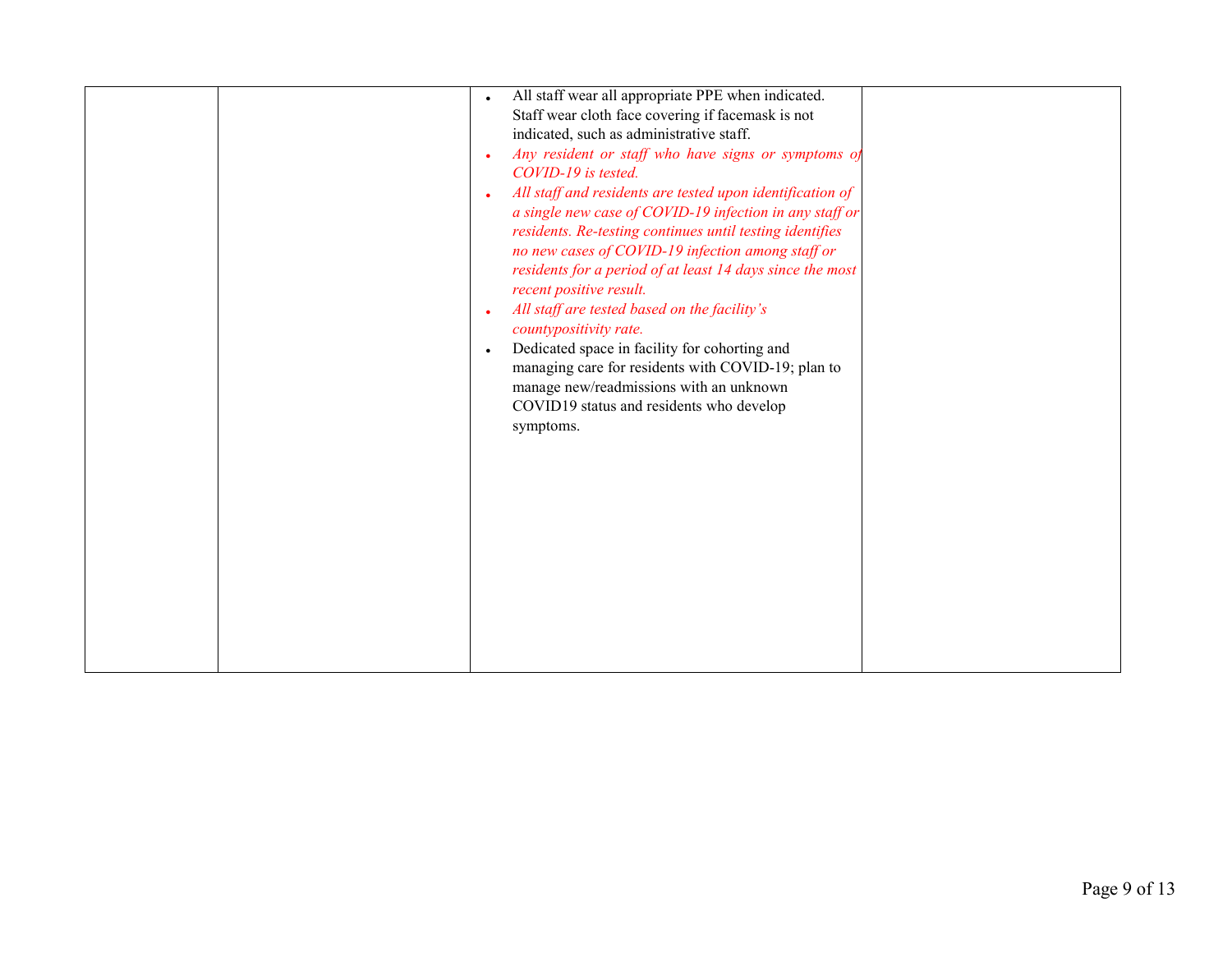| <b>Status</b>                                                               | <b>Criteria for Implementation</b>                                                                                                                                                                                                                                                                                                                                                                                                                                                                                                                                                        | <b>Visitation and Service Considerations</b>                                                                                                                                                                                                                                                                                                                                                                                                                                                                                                                                                                                                                                                                                                                                                                                                                                                                                                                                                                                                                                                                                                                                                                                                                                                                                                                                                                                                                                                                                                                                                                                                                                                                                                                                                                     | Surveys that will be                                                                                                                                                                                                                                                                                                                                                                                                                                                     |
|-----------------------------------------------------------------------------|-------------------------------------------------------------------------------------------------------------------------------------------------------------------------------------------------------------------------------------------------------------------------------------------------------------------------------------------------------------------------------------------------------------------------------------------------------------------------------------------------------------------------------------------------------------------------------------------|------------------------------------------------------------------------------------------------------------------------------------------------------------------------------------------------------------------------------------------------------------------------------------------------------------------------------------------------------------------------------------------------------------------------------------------------------------------------------------------------------------------------------------------------------------------------------------------------------------------------------------------------------------------------------------------------------------------------------------------------------------------------------------------------------------------------------------------------------------------------------------------------------------------------------------------------------------------------------------------------------------------------------------------------------------------------------------------------------------------------------------------------------------------------------------------------------------------------------------------------------------------------------------------------------------------------------------------------------------------------------------------------------------------------------------------------------------------------------------------------------------------------------------------------------------------------------------------------------------------------------------------------------------------------------------------------------------------------------------------------------------------------------------------------------------------|--------------------------------------------------------------------------------------------------------------------------------------------------------------------------------------------------------------------------------------------------------------------------------------------------------------------------------------------------------------------------------------------------------------------------------------------------------------------------|
|                                                                             |                                                                                                                                                                                                                                                                                                                                                                                                                                                                                                                                                                                           |                                                                                                                                                                                                                                                                                                                                                                                                                                                                                                                                                                                                                                                                                                                                                                                                                                                                                                                                                                                                                                                                                                                                                                                                                                                                                                                                                                                                                                                                                                                                                                                                                                                                                                                                                                                                                  | performed at each phase                                                                                                                                                                                                                                                                                                                                                                                                                                                  |
| Phase 3 of<br>Reopening<br>nursing homes<br>and Opening Up<br>America Again | Community case status meets<br>$\bullet$<br>criteria for entry to phase 3 (no<br>rebound in cases during phase<br>2).<br>There have been no new,<br>nursing home onset COVID<br>cases in the nursing home for 28<br>days (through phases 1 and 2).<br>The nursing home is not<br>$\bullet$<br>experiencing staff shortages.<br>The nursing home has adequate<br>supplies of personal protective<br>$\bullet$<br>equipment and essential<br>cleaning and disinfection.<br>supplies to care for residents.<br>The nursing home has adequate<br>access to testing for COVID-19.<br>$\bullet$ | Visitation allowed with screening and additional<br>precautions including ensuring social distancing and<br>hand hygiene (e.g., use alcohol-based hand rub upon<br>entry). All visitors must wear a cloth face covering<br>or facemask for the duration of their visit. For more<br>information on visitation, refer to CMS memorandum<br>OSO-20-39-NH Revised, Nursing Home Visitation-<br>COVID-19.<br>Allow entry of non-essential healthcare<br>personnel/contractors as determined necessary by the<br>facility, with screening and additional precautions<br>including social distancing, hand hygiene, and cloth<br>face covering or facemask.<br>Communal dining limited (for COVID-19 negative or<br>asymptomatic residents only), but residents may eat in<br>the same room with social distancing (limited number<br>of people at tables and spaced by at least 6 feet). For<br>information on group activities, refer to CMS<br>memorandum OSO-20-39-NH Revised, Nursing Home<br>Visitation-COVID-19.<br>Allow entry of volunteers, with screening and<br>additional precautions including social distancing,<br>hand hygiene, and cloth face covering or facemask.<br>For medically necessary trips outside of the facility: o<br>The resident must wear a mask; and<br>The facility must share the resident's COVID-19<br>$\circ$<br>status with the transportation service and entity<br>with whom the resident has the appointment.<br>100% screening of all persons entering the<br>facility and all staff at the beginning of each shift:<br>o Temperature checks.<br>Ensure all outside persons entering building have<br>$\circ$<br>cloth face covering or facemask.<br>Questionnaire about symptoms and potential<br>$\circ$<br>exposure<br>Observation of any signs or symptoms<br>$\circ$ | Normal Survey operations All<br>$\bullet$<br>complaint and revisit surveys<br>required to identify and resolve<br>any non-compliance with health<br>and safety requirements<br>Standard (recertification) surveys<br>$\bullet$<br>and revisits<br>Focused infection control surveys<br>State-based priorities (e.g.,<br>$\bullet$<br>localized "hot spots," "strike"<br>teams, etc.<br>See Appendix for<br>recommendations for prioritizing<br>facilities to be surveyed |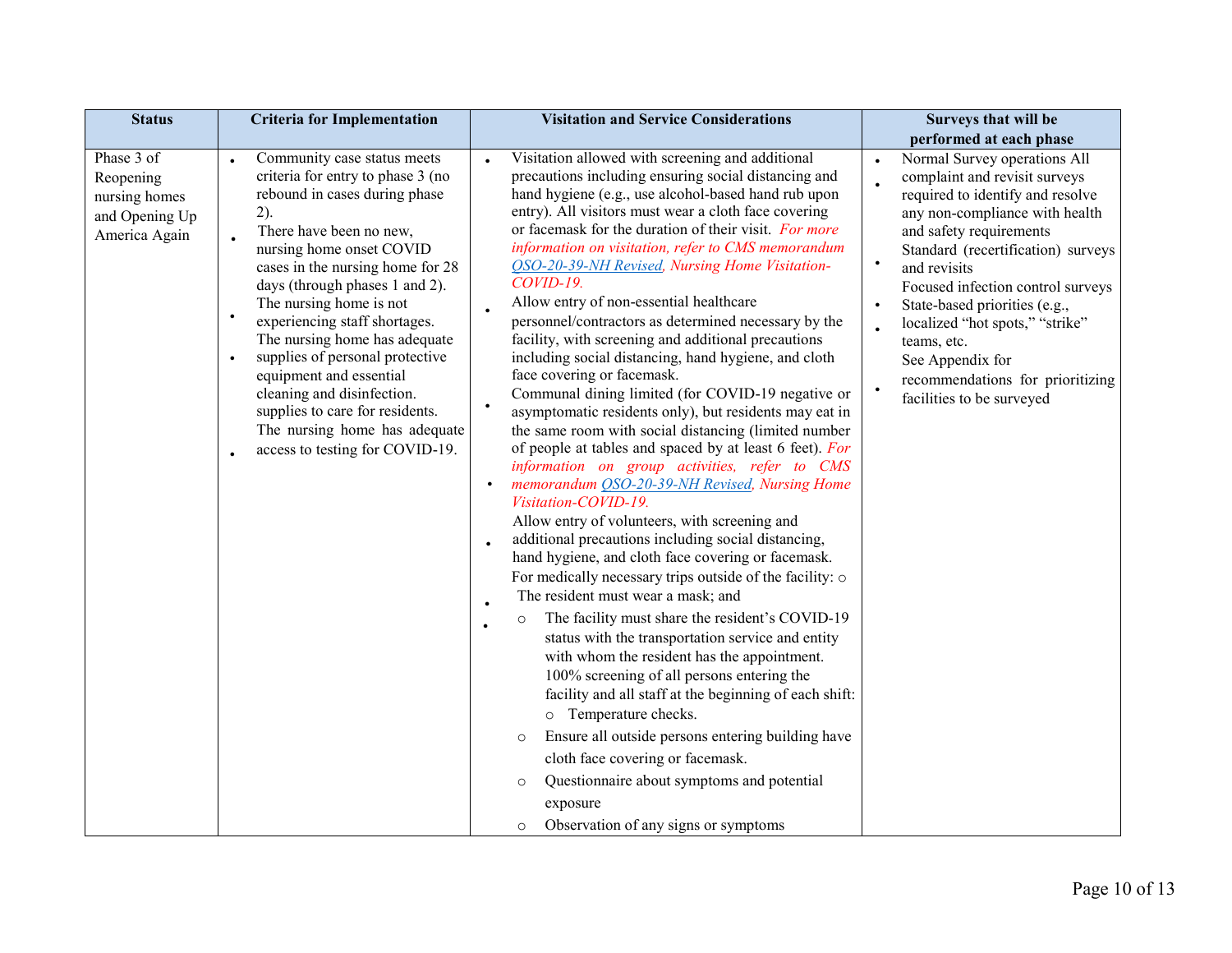| <b>Status</b> | <b>Criteria for Implementation</b>                                              | <b>Visitation and Service Considerations</b>                                                                                                                                                                                                                                                                                                                                                                                                                                                                                                                                                                                                                                                                                                                                                                                                                                                                                                                                                                                                                                                                                                                                   | Surveys that will be    |
|---------------|---------------------------------------------------------------------------------|--------------------------------------------------------------------------------------------------------------------------------------------------------------------------------------------------------------------------------------------------------------------------------------------------------------------------------------------------------------------------------------------------------------------------------------------------------------------------------------------------------------------------------------------------------------------------------------------------------------------------------------------------------------------------------------------------------------------------------------------------------------------------------------------------------------------------------------------------------------------------------------------------------------------------------------------------------------------------------------------------------------------------------------------------------------------------------------------------------------------------------------------------------------------------------|-------------------------|
|               |                                                                                 |                                                                                                                                                                                                                                                                                                                                                                                                                                                                                                                                                                                                                                                                                                                                                                                                                                                                                                                                                                                                                                                                                                                                                                                | performed at each phase |
|               | Referral hospital(s) have bed<br>capacity on wards and intensive<br>care units. | 100% screening (at least daily) for all residents<br>$\bullet$<br>Temperature checks<br>$\circ$<br>Questions about and observation for other signs<br>$\circ$<br>or symptoms of COVID-19<br>Universal source control for everyone in the facility.<br>Residents and visitors wear cloth face covering or<br>facemask.<br>All staff wear all appropriate PPE when indicated.<br>Staff wear cloth face covering if facemask is not<br>indicated, such as administrative staff.<br>Any resident or staff who have signs or symptoms of<br>COVID-19 is tested.<br>All staff and residents are tested upon identification of<br>a single new case of COVID-19 infection in any staff<br>or residents. Re-testing continues until testing<br>identifies no new cases of COVID-19 infection among<br>staff or residents for a period of at least 14 days since<br>the most recent positive result.<br>All staff are tested based on the facility's<br>countypositivity rate.<br>Dedicated space in facility for cohorting and managing<br>care for residents with COVID-19; plan to manage<br>new/readmissions with an unknown COVID-19 status<br>and residents who develop symptoms. |                         |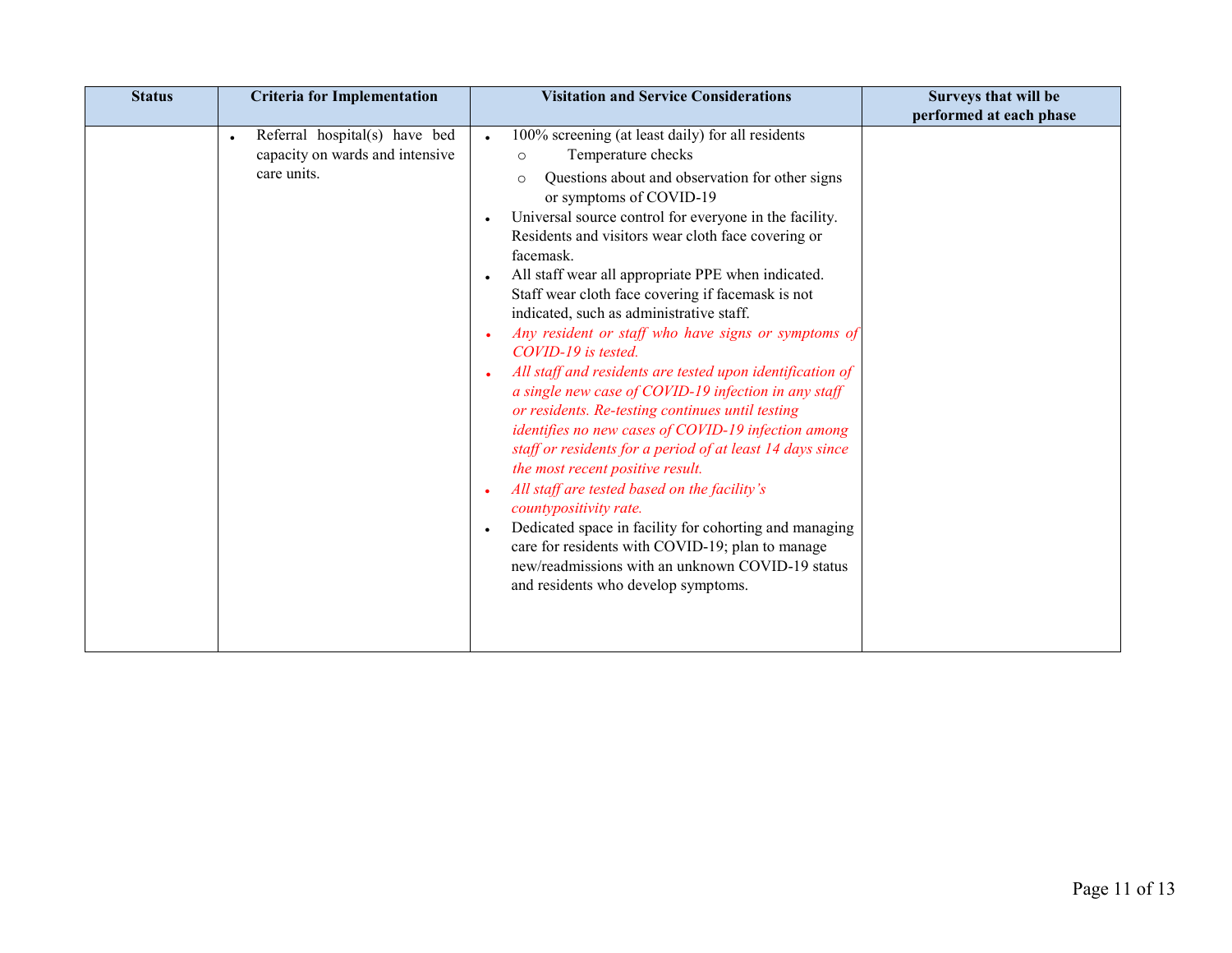# **APPENDIX**

### **Additional Recommendations**

- • Reminder: When a community enters phase 1 of Opening Up America Again, nursing homes remain at their highest level of vigilance and mitigation (e.g., visitation restricted except in compassionate care situations). Nursing homes do not begin to de-escalate or relax restrictions until their surrounding community satisfies gating criteria and enters phase 2 of Opening Up America Again.
- A nursing home should spend a minimum of 14 days in a given phase, with no new nursing home onset of COVID-19 cases, prior to advancing to the next phase.
- • A nursing home may be in different phases than its surrounding community based on the status of COVID-19 inside the facility, and the availability of key elements including, but nursing home onset COVID-19 case in the facility while in **any** phase, that facility goes not limited to PPE<sup>[2](#page-11-0)</sup>, testing, and staffing. For example, if a facility identifies a new, back to the **highest** level of mitigation, and starts over (even if the community is in phase 3).
- States may choose to have a longer waiting period (e.g., 28 days) before relaxing restrictions for facilities that have had a significant outbreak of COVID-19 cases, facilities with a history of noncompliance with infection control requirements, facilities with issues maintaining adequate staffing levels, or any other situations the state believes may warrant additional oversight or duration before being permitted to relax restrictions.

# **State Survey Prioritization (Starting in Phase 2 of the above chart)**

 facilities to begin to survey first. States should use the following prioritization criteria within each phase when determining which

- reports or allegations of:<br>1. Abuse or neglect • For investigating complaints (and Facility-Reported Incidents (FRIs), facilities with
	- 1. Abuse or neglect

 $\overline{a}$ 

- COVID-19 information (per new requirements at 42 CFR 483.80(g)(3))<br>3. Violations of transfer or discharge requirements<br>4. Insufficient staffing or competency 2. Infection control, including lack of notifying families and their representatives of
- 3. Violations of transfer or discharge requirements
- 
- 5. Other quality of care issues (e.g., falls, pressure ulcers, etc.)

In addition, a State agency may take other factors into consideration in its prioritization decision. For example, the State may identify a trend in allegations that indicates an increased risk of harm to residents, or the State may receive corroborating information from other sources regarding the allegation. In this case, the State may prioritize a facility for a survey higher than a facility that has met the above criteria.

<span id="page-11-0"></span><sup>&</sup>lt;sup>2</sup> Facilities should review the Centers for Disease Control and Prevention's guidance on COVID-19 for healthcare [professionals.](https://www.cdc.gov/coronavirus/2019-nCoV/hcp/index.html)